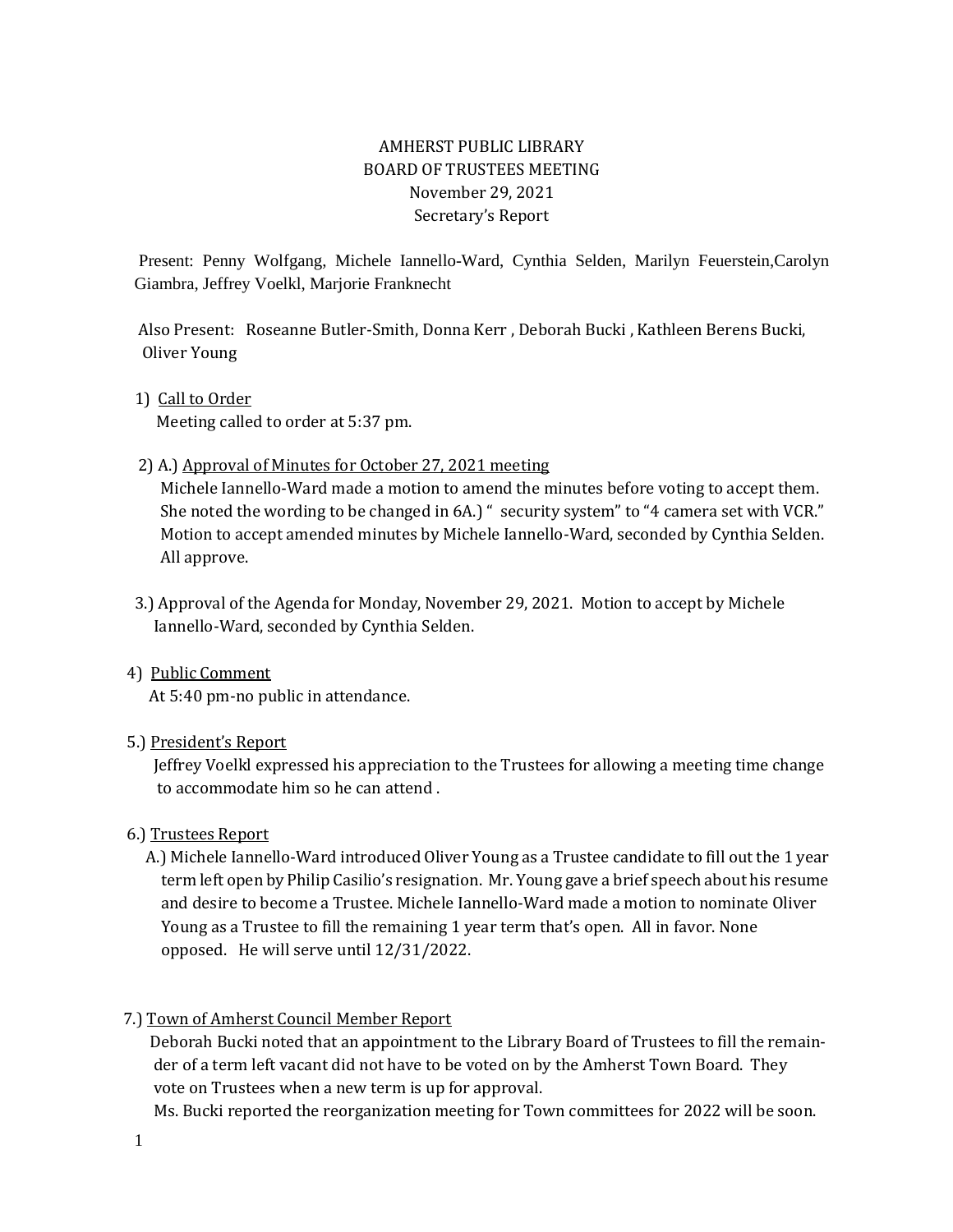Please let her know if you are interested in a position on a Town Committee. The Town allows 2 committees per person.

## 8.) Finances

Roseanne Butler-Smith announced changes to guidelines for reporting finances.

A.) 2021 Budget

 i.) County bills – Check #s 1847-1854- Motion to approve by Jeffrey Voelkl, second ed by Marjorie Franknecht. All approve.

- ii.) Williamsville bills No activity at this time..
- iii.) Other bills Check #s 2627-2634 -Motion to approve by Jeffrey Voelkl, seconded by Marjorie Franknecht . All approve.
- B.) Town of Amherst Budget

 The Town Budget approved for the 4 library buildings is approved for \$40,000.00 for 2022.

C.) Banking Balances- Savings

 County Account-\$ 46,708.25 Williamsville Account- \$73,173.28 Amherst Public Library Secondary Account- \$ 55,144.28

Ms. Butler-Smith will report the CD amounts at the end of the year.

D.) 2022 Budget- Not approved as of this meeting.

## 9.) Main Library at Audubon Expansion

 A.) Update-A meeting for all contractors on site was held Nov. 29 at Audubon Library and will be held every other Monday. Didonato Architects has a site manager here daily using space in our main office. Ms. Butler-Smith reported we received \$318,586.00 for Phase 1 (Community Room) of the expansion. Phase 2-the Childrens' area was awarded \$614,040.00 . The Town of Amherst will pay the remainder of the construction through bonding. Phase 1 must be finished by June 30, 2022.

10.) Director's Report

 A.) Grant Award for Eggertsville Library- Three Chrome books will be available for cir culation . Check out will be 7 days.

## 11.) Buildings